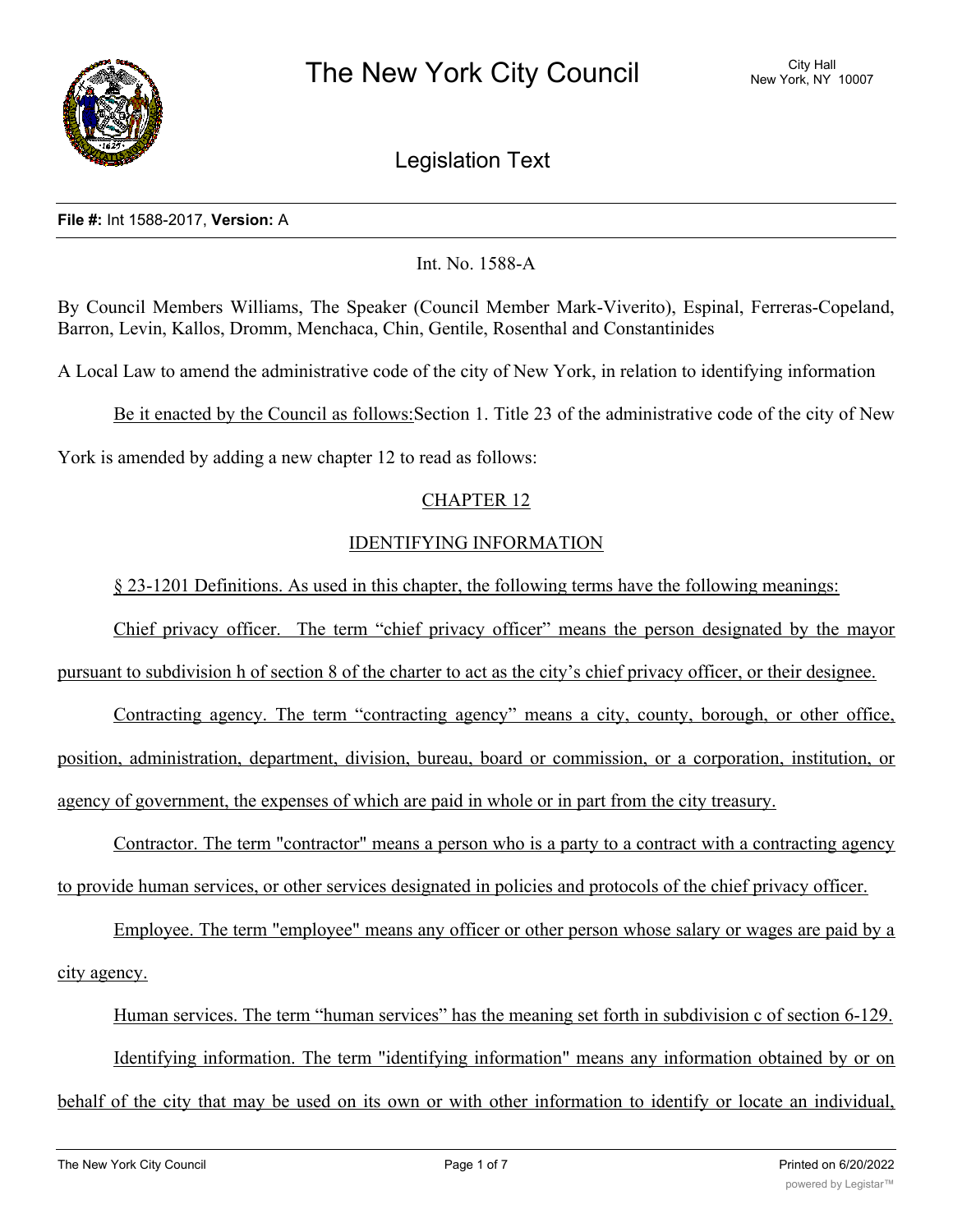including, but not limited to: name, sexual orientation, gender identity, race, marital or partnership status, status as a victim of domestic violence or sexual assault, status as a crime victim or witness, citizenship or immigration status, eligibility for or receipt of public assistance or city services, all information obtained from an individual's income tax records, information obtained from any surveillance system operated by, for the benefit of, or at the direction of the police department, motor vehicle information or license plate number, biometrics such as fingerprints and photographs, languages spoken, religion, nationality, country of origin, place of birth, arrest record or criminal conviction, employment status, employer information, current and previous home and work addresses, contact information such as phone number and email address, information concerning social media accounts, date and/or time of release from the custody of the administration for children's services, the department of correction, or the police department, any scheduled court appearances, or any scheduled appointments with any employee, contractor, or subcontractor.

Privacy officer. The term "privacy officer" means the person designated by the head of each city agency to act as such agency's privacy officer. Where a disclosure of identifying information is in response to a request pursuant to the state freedom of information law, city agencies' freedom of information law officers may perform the functions otherwise performed by the privacy officer with respect to such request.

Routine collection or disclosure. The term "routine collection or disclosure" means the collection or disclosure of identifying information that is made during the normal course of city agency business and furthers the purpose or mission of such agency. Routine collection or disclosure also includes the collection or disclosure of identifying information that occurs between agencies of the city when the privacy officers of the collecting agency and the disclosing agency agree that the collection or disclosure furthers the purpose or mission of their respective agencies.

Subcontractor. The term "subcontractor" means a person who is a party to a contract with a contractor to provide human services, or other services designated in policies and protocols of the chief privacy officer.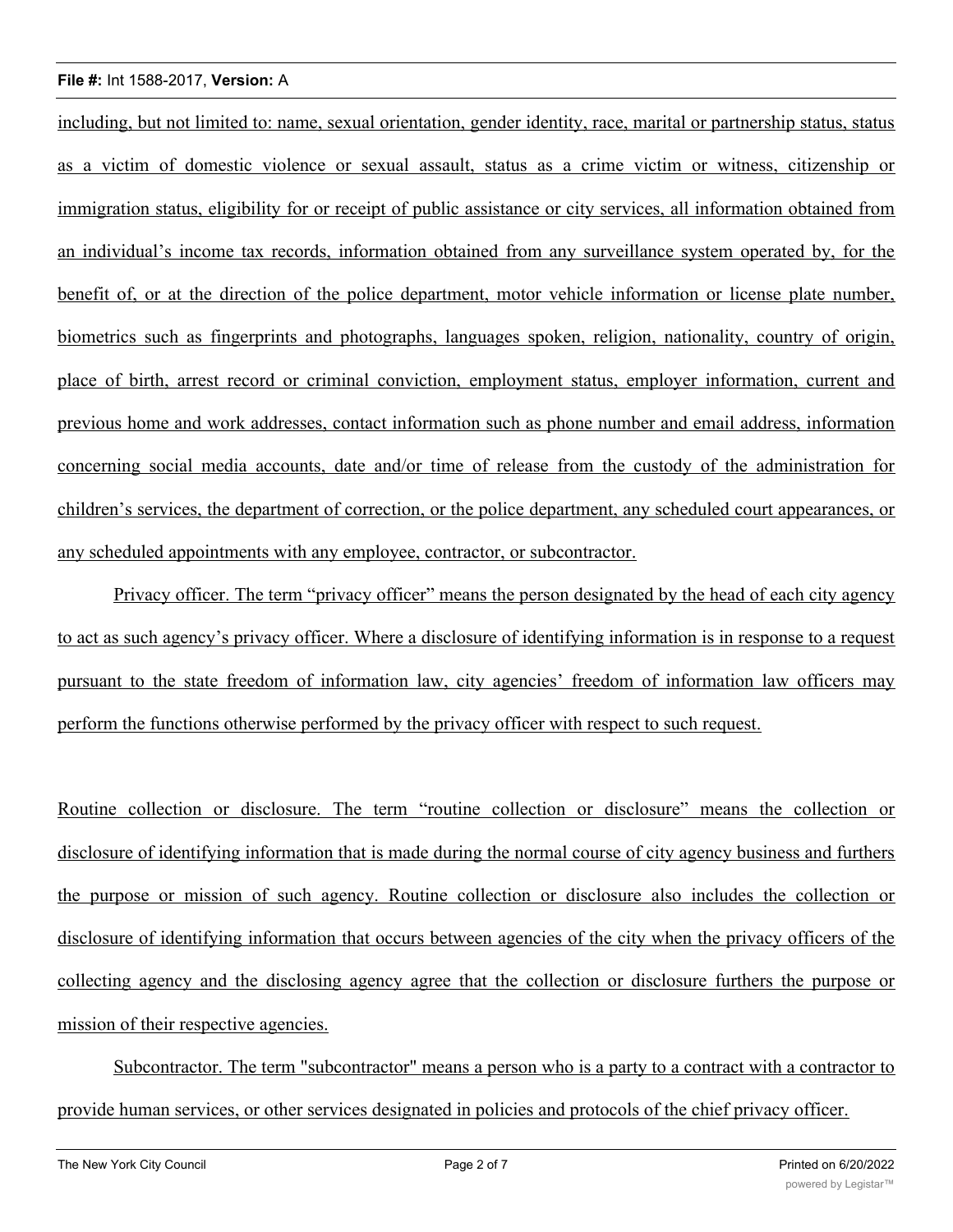Third party. The term "third party" means any person other than: (i) personnel of the city, the department of education, or a local public benefit corporation or local public authority, or (ii) personnel of a contractor or subcontractor where such contractor or subcontractor is authorized to possess the relevant identifying information.

§ 23-1202 Collection, retention and disclosure of identifying information.

a. Employees, contractors, and subcontractors shall collect, retain, and disclose identifying information only in accordance with this chapter.

b. Collection. 1. Absent exigent circumstances, no employee shall collect identifying information without the written approval of the privacy officer of such employee's agency. In addition, such collection shall not be allowed unless it:

(a) furthers the purpose or mission of such city agency; or

(b) is required by law or treaty.

2. Notwithstanding the provisions of paragraph 1 of this subdivision:

(a) the privacy officer of an employee's agency may approve in advance certain routine collections of identifying information;

(b) the chief privacy officer may approve in advance a collection of identifying information not otherwise authorized by paragraph 1 of this subdivision upon the determination that such collection is in the best interests of the city; and

(c) the provisions of paragraph 1 of this subdivision do not apply:

(1) to any collection of identifying information by or to the police department in connection with an investigation of a crime that has been committed or credible information about an attempted or impending crime, or

(2) where the collection is in connection with an open investigation by a city agency concerning the welfare of a minor or an individual who is otherwise not legally competent.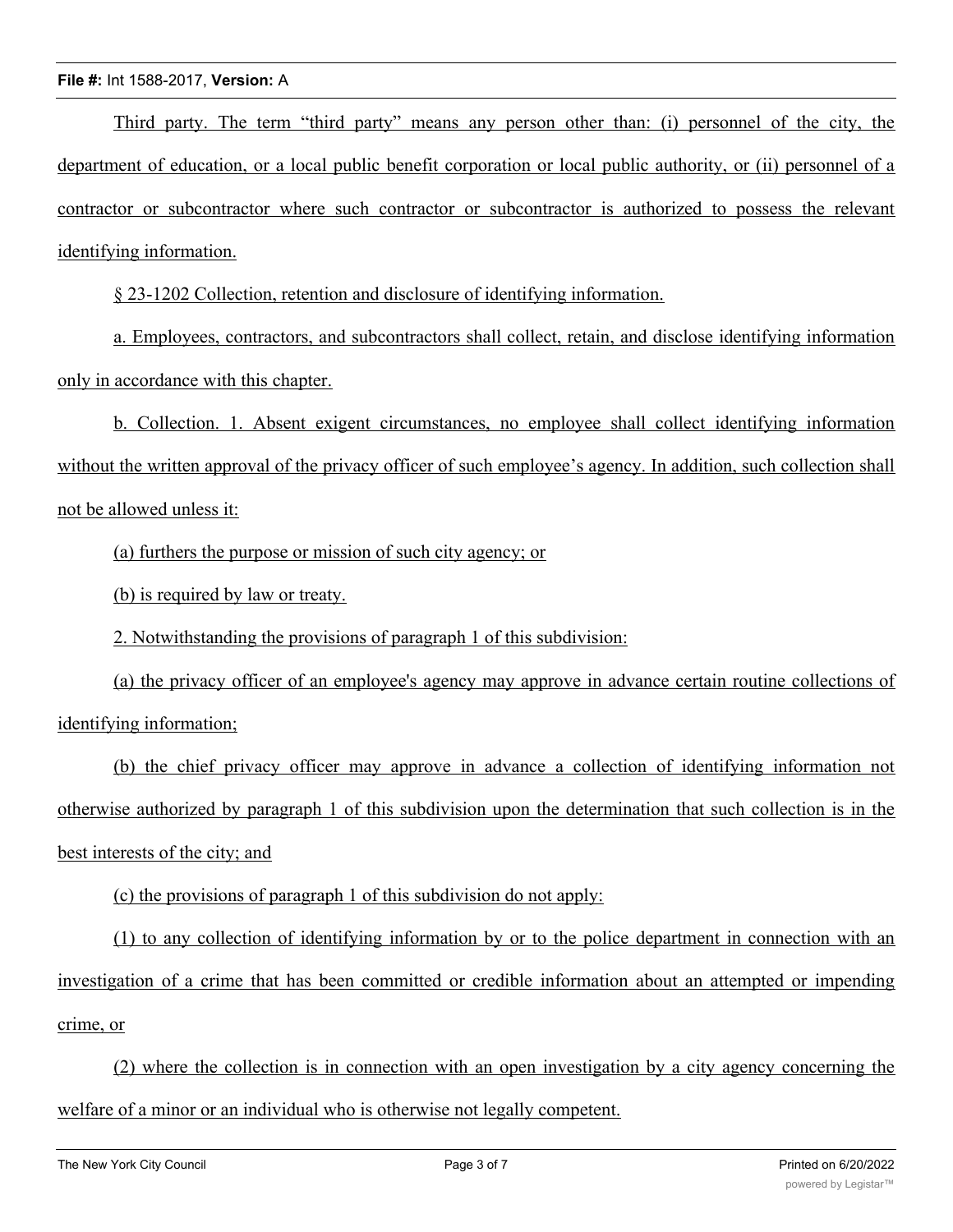Any such collections shall not require any additional approval by the privacy officer or chief privacy officer.

c. Disclosure. 1. Absent exigent circumstances, no employee shall disclose identifying information to any party outside such employee's agency, including an employee of another city agency, without the written approval of the privacy officer of such agency. In addition, such disclosure shall not be allowed unless it:

(a) has been authorized in writing by the individual to whom such information pertains or, if such individual is a minor or is otherwise not legally competent, by such individual's parent, legal guardian, or other person with legal authority to consent on behalf of the individual;

(b) furthers the purpose or mission of such city agency; or

(c) is required by law or treaty.

2. Notwithstanding the provisions of this subdivision:

(a) the privacy officer of an employee's agency may approve in advance certain routine disclosures of identifying information;

(b) the chief privacy officer may approve in advance a disclosure to another city agency or agencies not otherwise authorized by paragraph 1 of this subdivision upon the determination that such disclosure is in the best interests of the city; and

(c) the provisions of paragraph 1 of this subdivision do not apply:

(1) to any disclosure of identifying information by or to the police department in connection with an investigation of a crime that has been committed or credible information about an attempted or impending crime, or

(2) where the disclosure is in connection with an open investigation by a city agency concerning the welfare of a minor or an individual who is otherwise not legally competent.

Any such disclosure shall not require any additional approval by the privacy officer or chief privacy officer.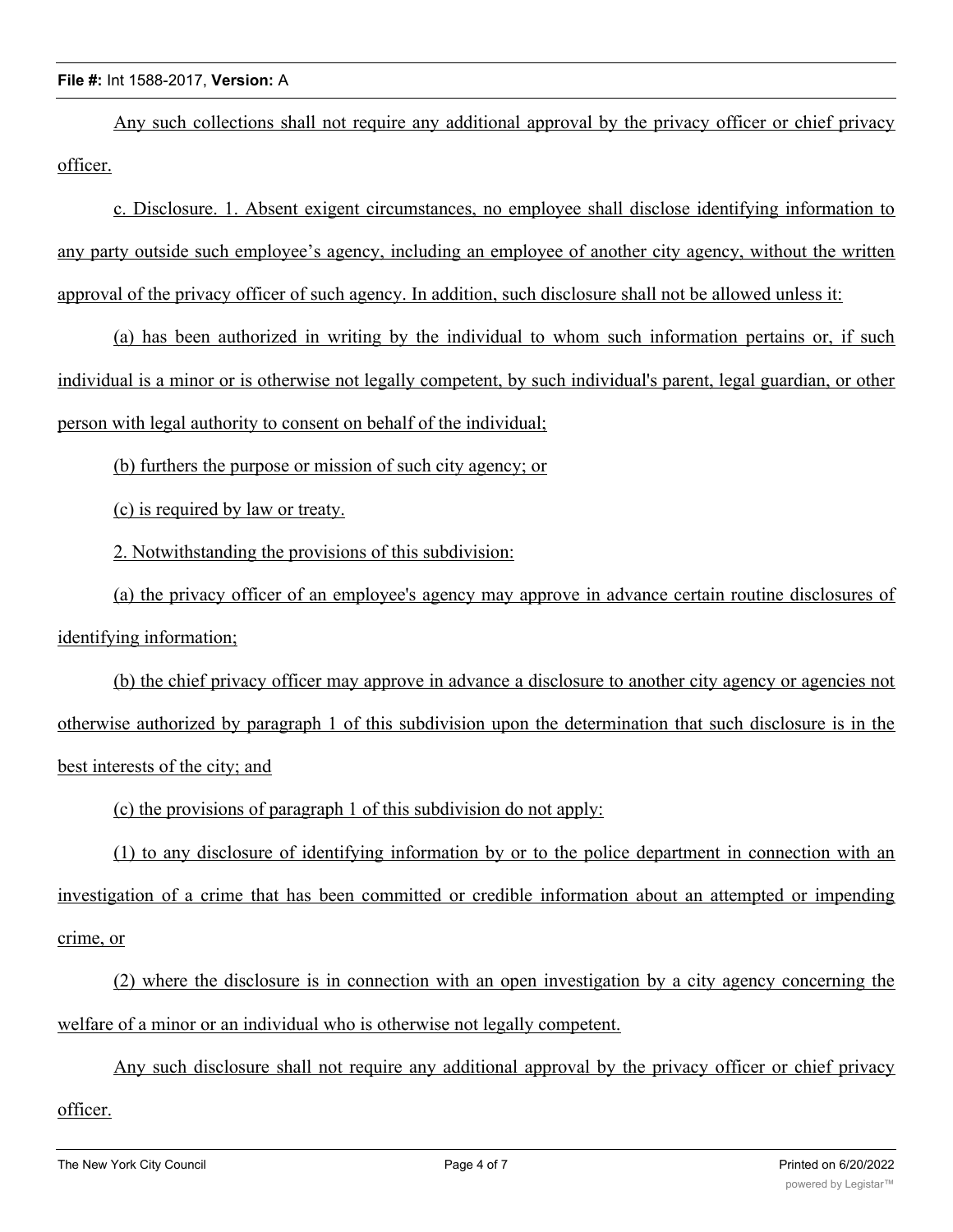3. Any request for identifying information or a proposal for the unsolicited disclosure of identifying information by an employee that does not concern a routine disclosure shall be sent to the privacy officer of such employee's agency as soon as practicable.

4. If an individual's identifying information is disclosed in violation of this chapter, the privacy officer of such employee's agency that becomes aware of such disclosure shall notify the chief privacy officer as soon as practicable and, if such disclosure is one described in policies and protocols issued pursuant to subdivision 6 of section 23-1203, the agency responsible for the disclosure shall make reasonable efforts to notify such individual in writing of the identifying information disclosed and to whom it was disclosed as soon as practicable; provided, however, that this paragraph shall not require any notification that would violate the provisions of subdivision e of section 23-1204. The chief privacy officer shall submit a quarterly report containing an anonymized compilation or summary of such disclosures to the speaker of the council and shall make such report available online. Such report may be combined with the report required by subdivision d of this section.

d. Exigent circumstances. 1. In the event identifying information is collected or disclosed under exigent circumstances, information about such collection or request and disclosure, along with an explanation of why such exigent circumstances existed, shall be sent to the chief privacy officer as soon as practicable after such collection or disclosure. This subdivision shall not require any such notification where:

(a) the collection or disclosure is by or to the police department in connection with an open investigation of criminal activity;

(b) the collection or disclosure is in connection with an open investigation concerning the welfare of a minor or an individual who is otherwise not legally competent; or

(c) the collection or disclosure is by or to an employee acting in furtherance of law enforcement or public health or safety powers of such employee's agency under exigent circumstances and such collections or disclosures occur during the normal course of such agency's business.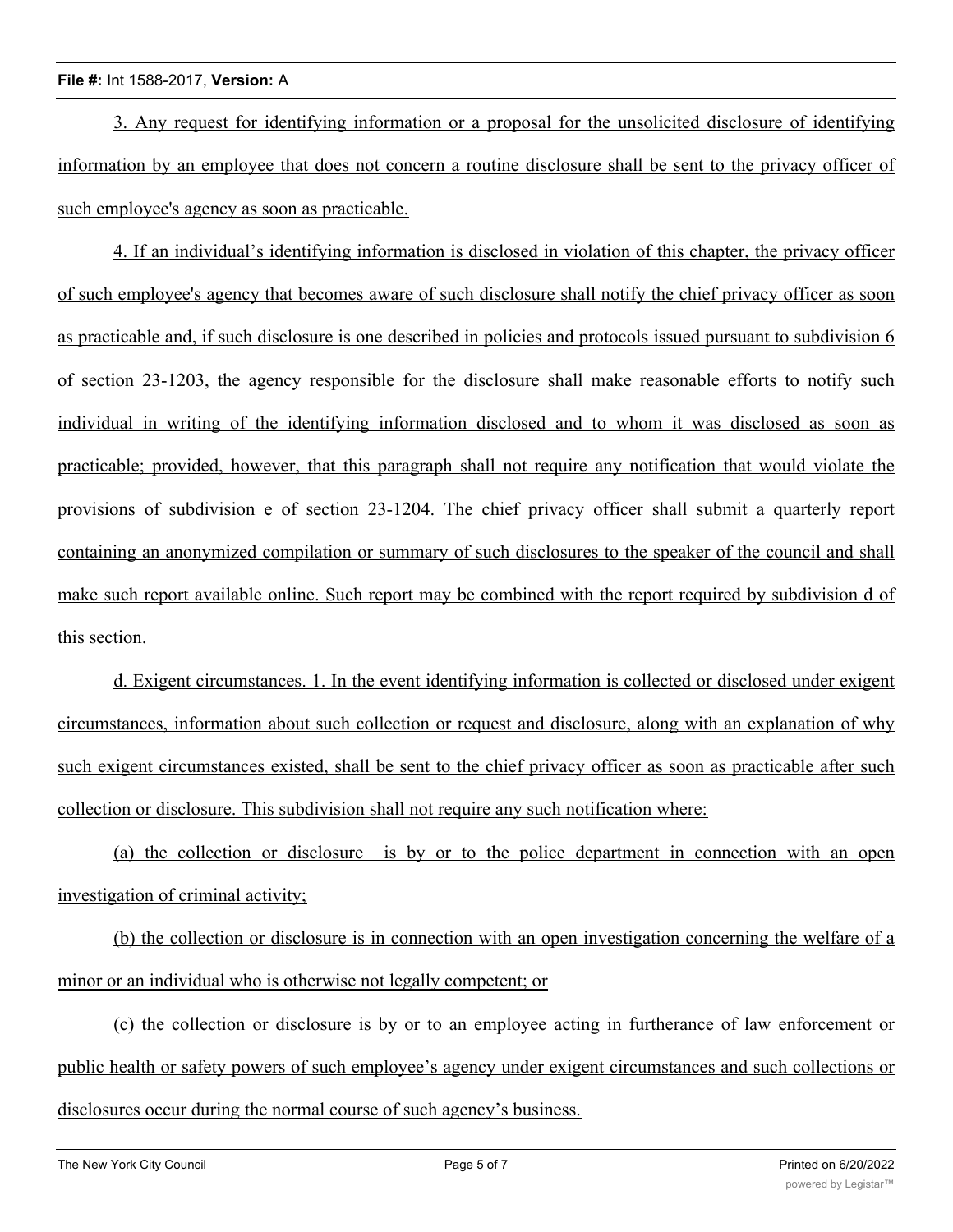2. The chief privacy officer shall submit a quarterly report containing an anonymized compilation or summary of such disclosures to the speaker of the council and make such report available online.

e. Retention. A city agency shall retain identifying information where required by law. In addition, a city agency may retain identifying information to further the purpose or mission of such city agency, or when retention is in the interest of the city and is not contrary to the purpose or mission of such agency. This subdivision shall not prohibit a city agency from retaining aggregate demographic information that is anonymized.

f. Agency policies and protocols. Each city agency, acting in accordance with the policies and protocols of the chief privacy officer, may issue additional agency-specific guidance in furtherance of this chapter, including the policies and protocols promulgated pursuant to section 23-1203.

g. Contractors and subcontractors. Each city agency shall require contractors that obtain identifying information, whether directly or through subcontractors, to apply the requirements of subdivisions b, c, d, and e of this section and any applicable policies and protocols adopted pursuant to this chapter; provided, however, that the duties of the privacy officer may be exercised by such contractors and subcontractors by designation of the agency.

h. Private right of action. Nothing in this chapter shall be construed to create a private right of action to enforce any provision of such chapter.

i. Construction. Nothing in this chapter shall prohibit city officers and employees from performing their duties in accordance with federal, state, and local law.

§ 2. This local law takes effect 180 days after it becomes law; provided that effective immediately, affected agencies may take all steps necessary for timely implementation. In addition, where the provisions of chapter 12 of title 23 of the administrative code of the city of New York, as added by section one of this local law, cannot be applied consistently with currently applicable contracts, such provisions shall only apply with respect to contracts entered into or renewed after the effective date of this local law.